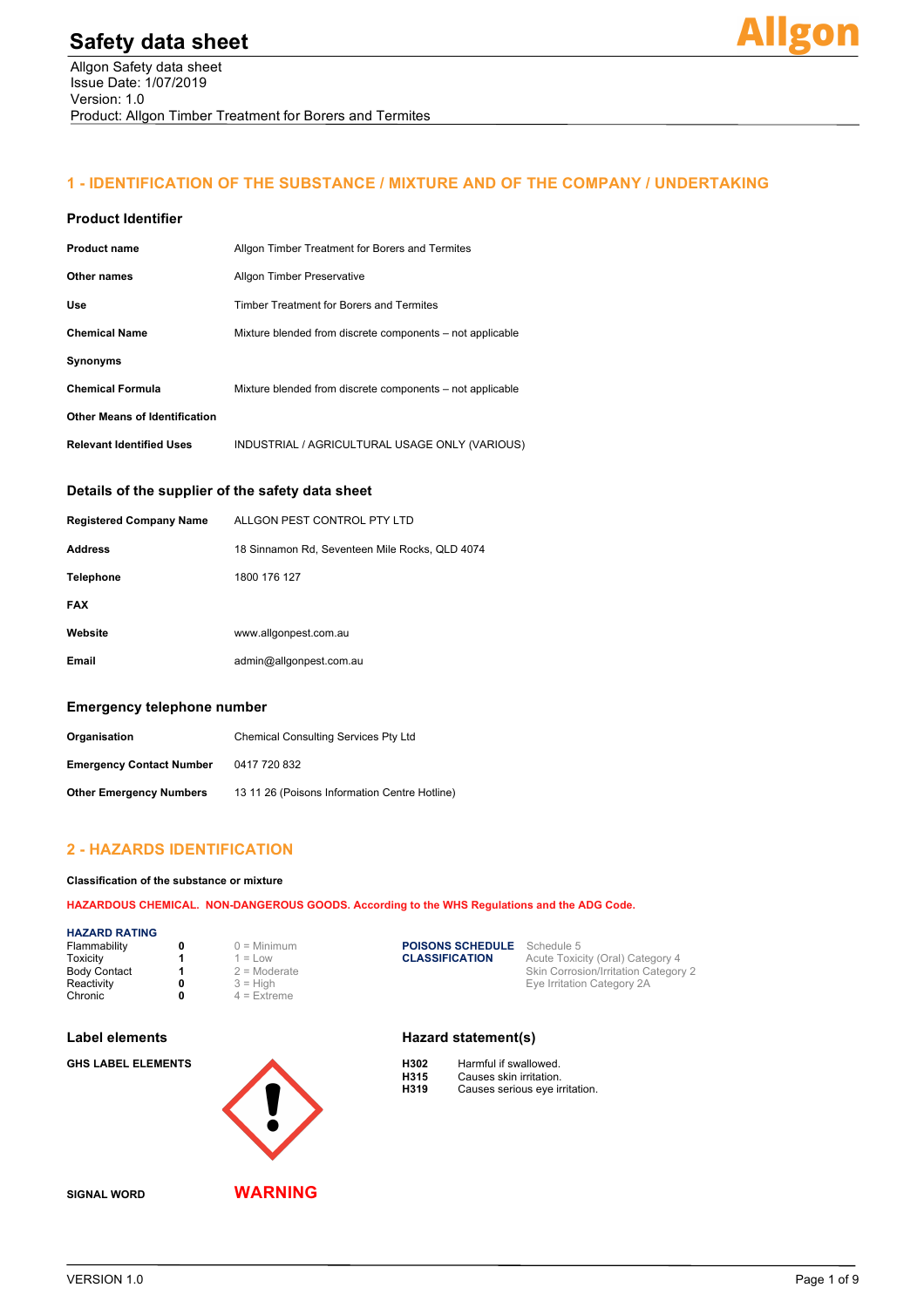Allgon Safety data sheet Issue Date: 1/07/2019 Version: 1.0 Product: Allgon Timber Treatment for Borers and Termites



#### **Precautionary statement(s) Prevention**

| P270           | Do not eat, drink or smoke when using this product.                                                                              |
|----------------|----------------------------------------------------------------------------------------------------------------------------------|
| P280           | Wear protective gloves/protective clothing/eye protection/face protection.                                                       |
|                | <b>Precautionary statement(s) Response</b>                                                                                       |
| P362           | Take off contaminated clothing and wash before reuse.                                                                            |
| P305+P351+P338 | IF IN EYES: Rinse cautiously with water for several minutes. Remove contact lenses, if present and easy to do. Continue rinsing. |
| P337+P313      | If eye irritation persists: Get medical advice/attention.                                                                        |
| P301+P312      | IF SWALLOWED: Call a POISON CENTER or doctor/physician if you feel unwell.                                                       |
| P302+P352      | IF ON SKIN: Wash with plenty of soap and water.                                                                                  |

**P330** Rinse mouth. **P332+P313** If skin irritation occurs: Get medical advice/attention.

#### **Precautionary statement(s) Storage**

Not applicable

# **Precautionary statement(s) Disposal**

**P501** Dispose of contents/container in accordance with local regulations.

### **3 - COMPOSITION / INFORMATION ON INGREDIENTS**

#### **Substances**

| <b>Component</b>                                 | <b>CAS number</b> | Conc.     | <b>Purpose</b> |
|--------------------------------------------------|-------------------|-----------|----------------|
| Boric acid 99% sufficient to give 87.5 g/L Boron | 1043-35-3         | 510 $q/L$ | Active         |
| Monoethanolamine 99%                             | 141-43-5          | $200$ g/L | Neutraliser    |
| Water                                            | 7732-18-5         | 496 g/L   | <b>Diluent</b> |

#### **Mixtures**

See section above for composition of Substances

### **4 - FIRST AID MEASURES**

#### **Description of first aid measures**

| <b>Eye Contact</b>  | If this product comes in contact with the eyes:<br>Immediately hold eyelids apart and flush the eye continuously with running water.<br>Ensure complete irrigation of the eye by keeping eyelids apart and away from eye and moving the eyelids by occasionally lifting the upper<br>and lower lids.<br>Continue flushing until advised to stop by the Poisons Information Centre or a doctor, or for at least 15 minutes.<br>Transport to hospital or doctor without delay.<br>Removal of contact lenses after an eye injury should only be undertaken by skilled personnel.                                                                                                                                                                                                                                                                                                                                                                                                                                                                                                                                                                                                                                               |
|---------------------|-----------------------------------------------------------------------------------------------------------------------------------------------------------------------------------------------------------------------------------------------------------------------------------------------------------------------------------------------------------------------------------------------------------------------------------------------------------------------------------------------------------------------------------------------------------------------------------------------------------------------------------------------------------------------------------------------------------------------------------------------------------------------------------------------------------------------------------------------------------------------------------------------------------------------------------------------------------------------------------------------------------------------------------------------------------------------------------------------------------------------------------------------------------------------------------------------------------------------------|
| <b>Skin Contact</b> | If skin contact occurs:<br>Immediately remove all contaminated clothing, including footwear.<br>Flush skin and hair with running water (and soap if available).<br>Seek medical attention in event of irritation.                                                                                                                                                                                                                                                                                                                                                                                                                                                                                                                                                                                                                                                                                                                                                                                                                                                                                                                                                                                                           |
| <b>Inhalation</b>   | If fumes, aerosols or combustion products are inhaled remove from contaminated area.<br>Other measures are usually unnecessary.                                                                                                                                                                                                                                                                                                                                                                                                                                                                                                                                                                                                                                                                                                                                                                                                                                                                                                                                                                                                                                                                                             |
| Ingestion           | IF SWALLOWED, REFER FOR MEDICAL ATTENTION, WHERE POSSIBLE, WITHOUT DELAY.<br>For advice, contact a Poisons Information Centre or a doctor.<br>Urgent hospital treatment is likely to be needed.<br>In the meantime, qualified first-aid personnel should treat the patient following observation and employing supportive measures as indicated<br>by the patient's condition.<br>If the services of a medical officer or medical doctor are readily available, the patient should be placed in his/her care and a copy of the SDS<br>should be provided. Further action will be the responsibility of the medical specialist.<br>If medical attention is not available on the worksite or surroundings send the patient to a hospital together with a copy of the SDS.<br>Where medical attention is not immediately available or where the patient is more than 15 minutes from a hospital or unless instructed<br>otherwise:<br>INDUCE vomiting with fingers down the back of the throat, ONLY IF CONSCIOUS. Lean patient forward or place on left side (head-down<br>position, if possible) to maintain open airway and prevent aspiration.<br>NOTE: Wear a protective glove when inducing vomiting by mechanical means |

#### **Indication of any immediate medical attention and special treatment needed**

Treat symptomatically.

As in all cases of suspected poisoning, follow the ABCDEs of emergency medicine (airway, breathing, circulation, disability, exposure), then the ABCDEs of toxicology (antidotes, basics, change absorption, change distribution, change elimination).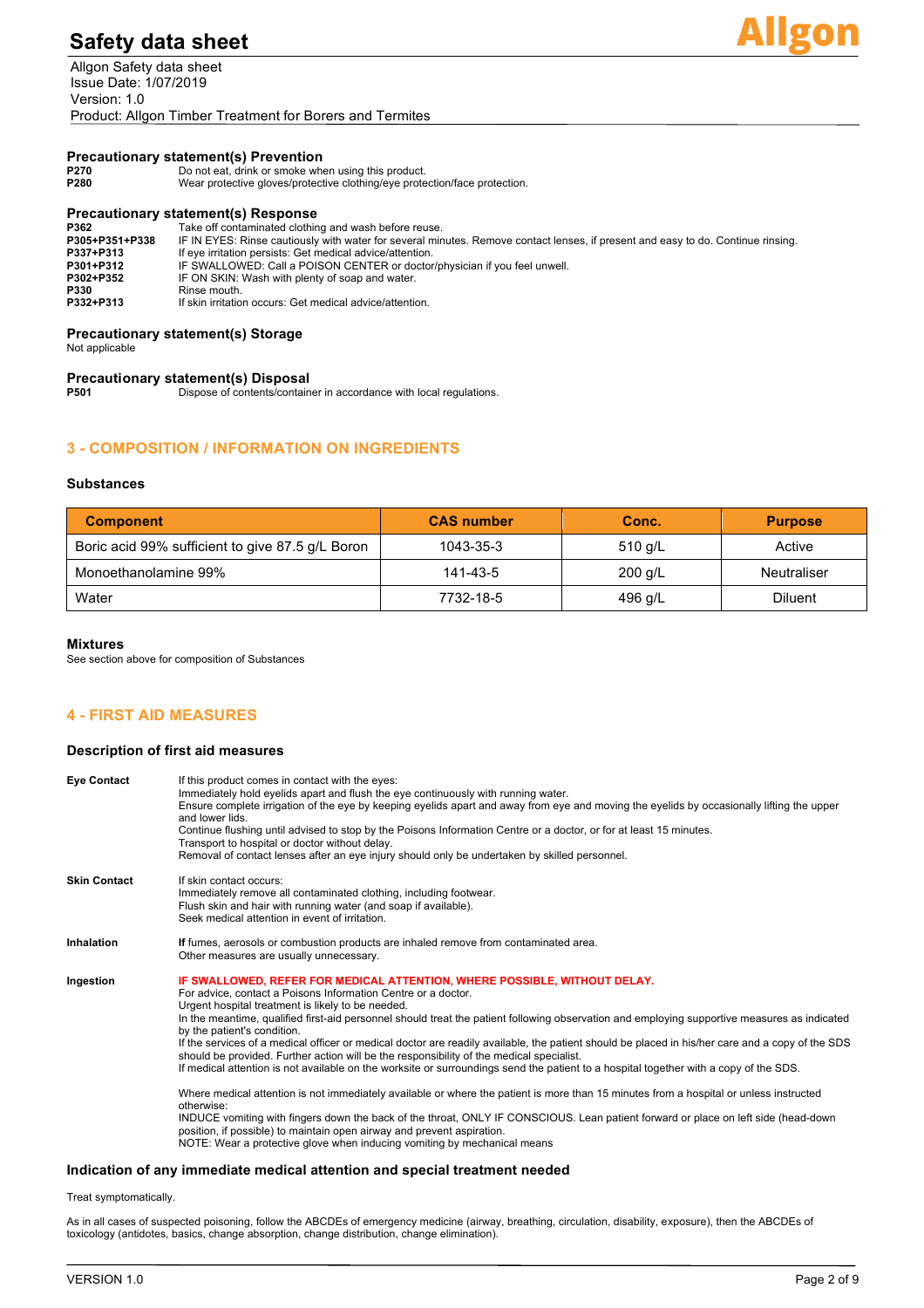

## **5 - FIREFIGHTING MEASURES**

### **Extinguishing media**

Water spray or fog. Foam. Dry chemical powder. BCF (where regulations permit). Carbon dioxide.

#### **Special hazards arising from the substrate or mixture**

Fire Incompatibility Avoid contamination with oxidising agents i.e. nitrates, oxidising acids, chlorine bleaches, pool chlorine etc. as ignition may result

#### **Advice for firefighters**

| <b>Fire Fighting</b>            | Alert Fire Brigade and tell them location and nature of hazard.<br>May be violently or explosively reactive.<br>Wear breathing apparatus plus protective gloves.<br>Prevent, by any means available, spillage from entering drains or water course.<br>Fight fire from a safe distance, with adequate cover.<br>Extinguishers should be used only by trained personnel.<br>Use water delivered as a fine spray to control fire and cool adjacent area.<br>Avoid spraying water onto liquid pools.<br>DO NOT approach containers suspected to be hot.<br>Cool fire exposed containers with water spray from a protected location. |
|---------------------------------|----------------------------------------------------------------------------------------------------------------------------------------------------------------------------------------------------------------------------------------------------------------------------------------------------------------------------------------------------------------------------------------------------------------------------------------------------------------------------------------------------------------------------------------------------------------------------------------------------------------------------------|
| <b>Fire/Explosion</b><br>Hazard | Heating may cause expansion or decomposition leading to violent rupture of containers.<br>Heat affected containers remain hazardous.<br>May emit irritating, poisonous or corrosive fumes.<br>Combustion/decomposition may produce acrid/toxic fumes of carbon monoxide (CO).                                                                                                                                                                                                                                                                                                                                                    |
|                                 | Decomposes on heating and produces toxic fumes of: carbon dioxide (CO2), nitrogen oxides (NOx),                                                                                                                                                                                                                                                                                                                                                                                                                                                                                                                                  |

## **6 - ACCIDENTAL RELEASE MEASURES**

#### **Personal precautions, protective equipment and emergency procedures** See section 8

other pyrolysis products typical of burning organic material

#### **Environmental precautions**

See section 12

| <b>Minor Spills</b> | Clean up all spills immediately.<br>No smoking, naked lights, ignition sources.<br>Avoid all contact with any organic matter including fuel, solvents, sawdust, paper or cloth and other incompatible materials, as ignition may<br>result.<br>Avoid breathing dust or vapours and all contact with skin and eyes.<br>Control personal contact with the substance, by using protective equipment.<br>Contain and absorb spill with dry sand, earth, inert material or vermiculite.<br>DO NOT use sawdust as fire may result.<br>Scoop up solid residues and seal in labelled drums for disposal.<br>Neutralise/decontaminate area.                                                                                                                                                                                                                                                                                                                                                                                                                          |
|---------------------|-------------------------------------------------------------------------------------------------------------------------------------------------------------------------------------------------------------------------------------------------------------------------------------------------------------------------------------------------------------------------------------------------------------------------------------------------------------------------------------------------------------------------------------------------------------------------------------------------------------------------------------------------------------------------------------------------------------------------------------------------------------------------------------------------------------------------------------------------------------------------------------------------------------------------------------------------------------------------------------------------------------------------------------------------------------|
| <b>Major Spills</b> | Clear area of personnel and move upwind.<br>Alert Fire Brigade and tell them location and nature of hazard.<br>May be violently or explosively reactive.<br>Wear breathing apparatus and protective gloves.<br>Prevent, by any means available, spillage from entering drains or water courses.<br>No smoking, flames or ignition sources.<br>Increase ventilation.<br>Contain spill with sand, earth or other clean, inert materials.<br>NEVER USE organic absorbents such as sawdust, paper or cloth.<br>Use spark-free and explosion-proof equipment.<br>Collect any recoverable product into labelled containers for possible recycling.<br>Avoid contamination with organic matter to prevent subsequent fire and explosion.<br>DO NOT mix fresh with recovered material.<br>Collect residues and seal in labelled drums for disposal.<br>Wash area and prevent runoff into drains.<br>Decontaminate equipment and launder protective clothing before storage and re-use.<br>If contamination of drains or waterways occurs advise emergency services. |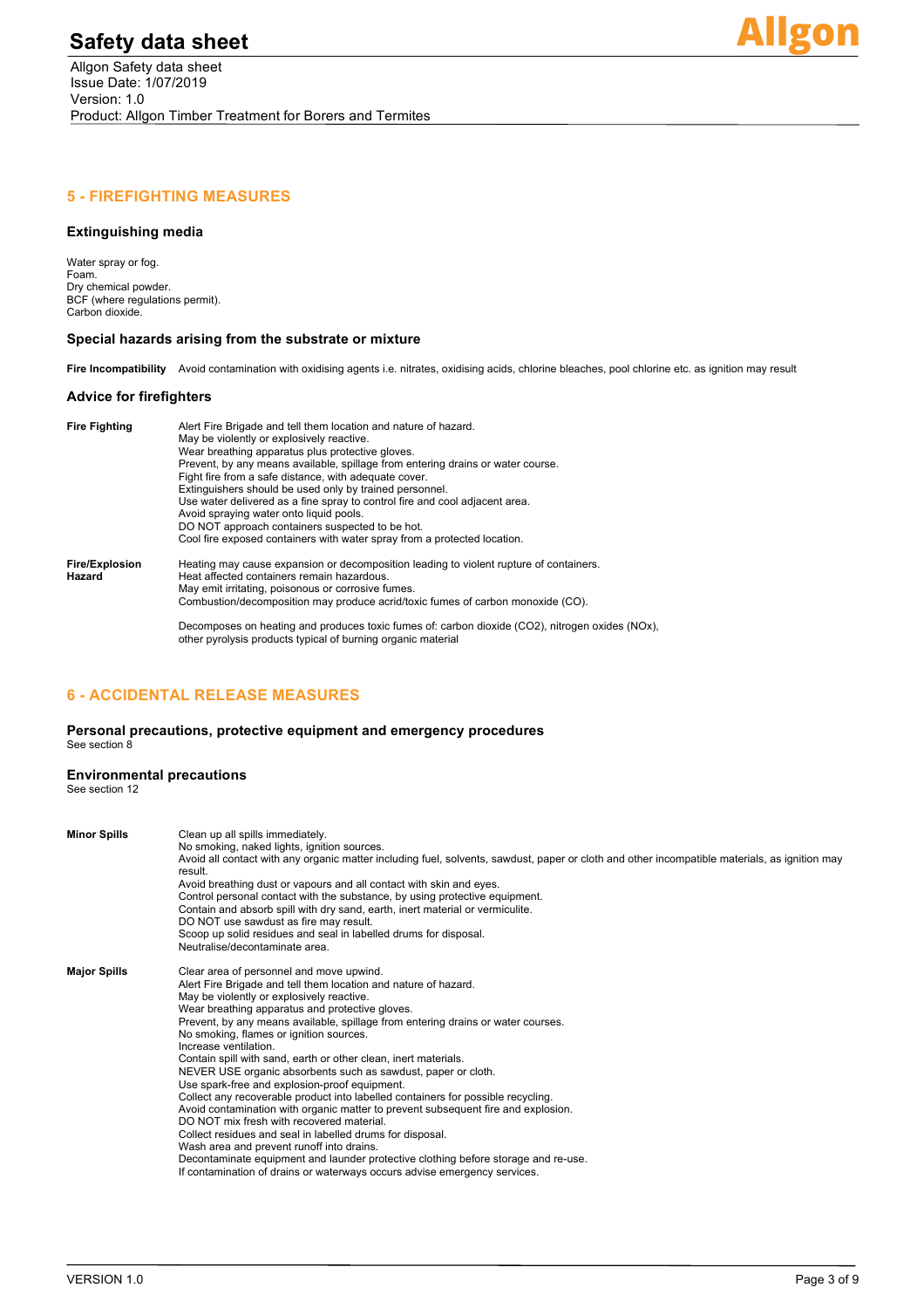

## **7 - HANDLING AND STORAGE**

#### **Precautions for safe handling**

Avoid all personal contact, including inhalation. Wear protective clothing when risk of exposure occurs. Use in a well-ventilated area. Prevent concentration in hollows and sumps. DO NOT enter confined spaces until atmosphere has been checked. DO NOT allow material to contact humans, exposed food or food utensils. Avoid contact with incompatible materials. When handling, DO NOT eat, drink or smoke. Keep containers securely sealed when not in use. Avoid physical damage to containers. Always wash hands with soap and water after handling. Work clothes should be laundered separately. Launder contaminated clothing before re-use. Use good occupational work practice. Observe manufacturer's storage and handling recommendations contained within this SDS. Atmosphere should be regularly checked against established exposure standards to ensure safe working conditions are maintained. Minimise airborne mist and eliminate all ignition sources. Keep away from heat, hot surfaces, sparks, and flame. Establish good housekeeping practices. Use continuous suction at points of dust generation to capture and minimise the accumulation of dusts. Particular attention should be given to overhead and hidden horizontal surfaces to minimise the probability of a "secondary" explosion. According to NFPA Standard 654, dust layers 1/32 in.(0.8 mm) thick can be sufficient to warrant immediate cleaning of the area. Empty containers may contain residual dust which has the potential to accumulate following settling. In addition ensure such activity is not performed near full, partially empty or empty containers without appropriate workplace safety authorisation or permit.

#### **Conditions for safe storage, including any incompatibilities**

| Suitable container | Polyethylene or polypropylene container.                                                                                                                            |
|--------------------|---------------------------------------------------------------------------------------------------------------------------------------------------------------------|
|                    | Check all containers are clearly labelled and free from leaks.                                                                                                      |
|                    | Store in original containers.                                                                                                                                       |
|                    | Keep containers securely sealed.                                                                                                                                    |
|                    | Store in a cool, dry area protected from environmental extremes.                                                                                                    |
|                    | Store away from incompatible materials and foodstuff containers.                                                                                                    |
|                    | Protect containers against physical damage and check regularly for leaks.                                                                                           |
|                    | Observe manufacturer's storage and handling recommendations contained within this SDS.                                                                              |
|                    | For major quantities:                                                                                                                                               |
|                    | Consider storage in bunded areas - ensure storage areas are isolated from sources of community water<br>(including stormwater, ground water, lakes and streams).    |
|                    | Ensure that accidental discharge to air or water is the subject of a contingency disaster management plan;<br>this may require consultation with local authorities. |
|                    |                                                                                                                                                                     |

#### **Storage incompatibility**

Avoid reaction with oxidising agents

## **8 - EXPOSURE CONTROLS / PERSONAL PROTECTION**

#### **Control parameters**

#### **OCCUPATIONAL EXPOSURE LIMITS (OEL)**

#### **INGREDIENT DATA**

# **EMERGENCY LIMITS**

Monoethanolamine borate

**INATERIAL NAME**<br> **INGREDIENT MATERIAL INCREDIENT MATERIAL TEEL-3**<br> **INGREDIENT MATERIAL INCREDIENT MATERIAL INGLES IN THE MATERIAL INGREDIENT MATERIAL INGLES IN THE MATERIAL INGLES<br>
INGREDIENT MATERIAL INGLES INGLES INGLE** 

#### **MATERIAL DATA**

At this time no TLV has been established, even though this material may produce adverse health effects (as evidenced in animal experiments or clinical experience). Airborne concentrations must be maintained as low as is practically possible and occupational exposure must be kept to a minimum. *NOTE*: The ACGIH occupational exposure standard for Particles Not Otherwise Specified (P.N.O.S) does NOT apply.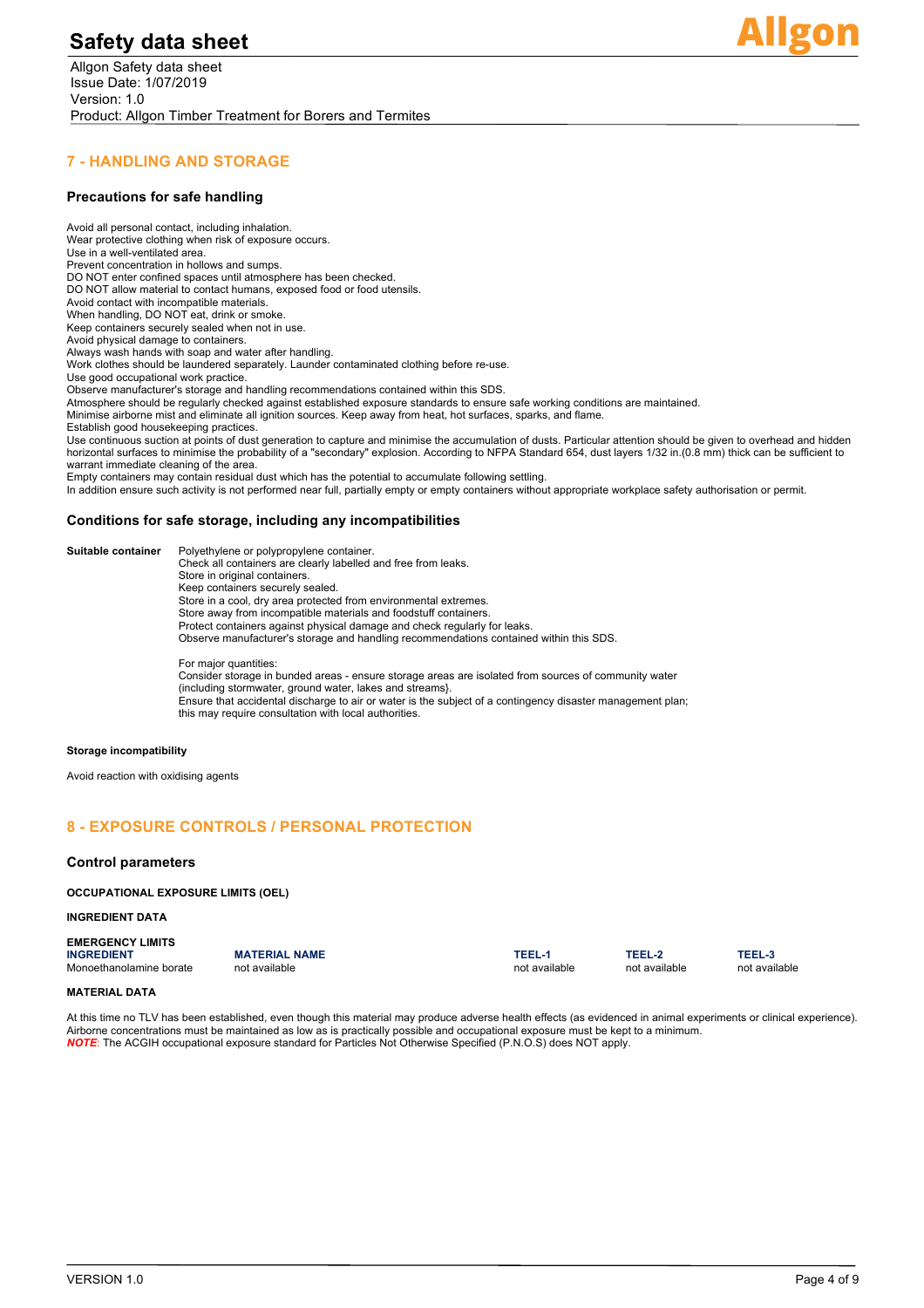

#### **Exposure controls**

#### **Appropriate engineering controls**

Engineering controls are used to remove a hazard or place a barrier between the worker and the hazard. Well-designed engineering controls can be highly effective in protecting workers and will typically be independent of worker interactions to provide this high level of protection.

The basic types of engineering controls are:

Process controls which involve changing the way a job activity or process is done to reduce the risk.<br>Enclosure and/or isolation of emission source which keeps a selected hazard "physically" away from the worker and ventil and "removes" air in the work environment. Ventilation can remove or dilute an air contaminant if designed properly. The design of a ventilation system must match the particular process and chemical or contaminant in use.

Employers may need to use multiple types of controls to prevent employee overexposure.

Local exhaust ventilation is required where solids are handled as powders or crystals; even when particulates are relatively large, a certain proportion will be powdered by mutual friction.

If in spite of local exhaust an adverse concentration of the substance in air could occur, respiratory protection should be considered. Such protection might consist of:

- (a): particle dust respirators, if necessary, combined with an absorption cartridge;
- (b): filter respirators with absorption cartridge or canister of the right type;
- (c): fresh-air hoods or masks.

Air contaminants generated in the workplace possess varying "escape" velocities which, in turn, determine the "capture velocities" of fresh circulating air required to effectively remove the contaminant.

#### **Personal protection**



#### Safety glasses with side shields. Chemical goggles.

Contact lenses may pose a special hazard; soft contact lenses may absorb and concentrate irritants. A written policy document, describing the wearing of lenses or restrictions on use, should be created for each workplace or task. This should include a review of lens absorption and adsorption for the class of chemicals in use and an account of injury experience. Medical and first-aid personnel should be trained in their removal and suitable equipment should be readily available. In the event of chemical exposure, begin eye irrigation immediately and remove contact lens as soon as practicable. Lens should be removed at the first signs of eye redness or irritation - lens should be removed in a clean environment only after workers have washed hands thoroughly. [CDC NIOSH Current Intelligence Bulletin 59], [AS/NZS 1336 or national equivalent]

#### Select gloves tested to a relevant standard (e.g. Europe EN 374, US F739, AS/NZS 2161.1 or national equivalent).

When prolonged or frequently repeated contact may occur, a glove with a protection class of 5 or higher (breakthrough time greater than 240 minutes according to EN 374, AS/NZS 2161.10.1 or national equivalent) is recommended. When only brief contact is expected, a glove with a protection class of 3 or higher (breakthrough time greater than 60 minutes according to EN 374, AS/NZS 2161.10.1 or national equivalent) is recommended. Some glove polymer types are less affected by movement and this should be taken into account when considering gloves for long-term use. Contaminated gloves should be replaced. Gloves must only be worn on clean hands. After using gloves, hands should be washed and dried thoroughly. Application of a non-perfumed moisturiser is recommended. Experience indicates that the following polymers are suitable as glove materials for protection against undissolved, dry solids, where abrasive particles are not present. polychloroprene. nitrile rubber.butyl rubber. fluorocaoutchouc. polyvinyl chloride. Gloves should be examined for wear and/ or degradation constantly.

#### **Other protection**

Overalls. P.V.C. apron. Barrier cream. Skin cleansing cream. Eye wash unit.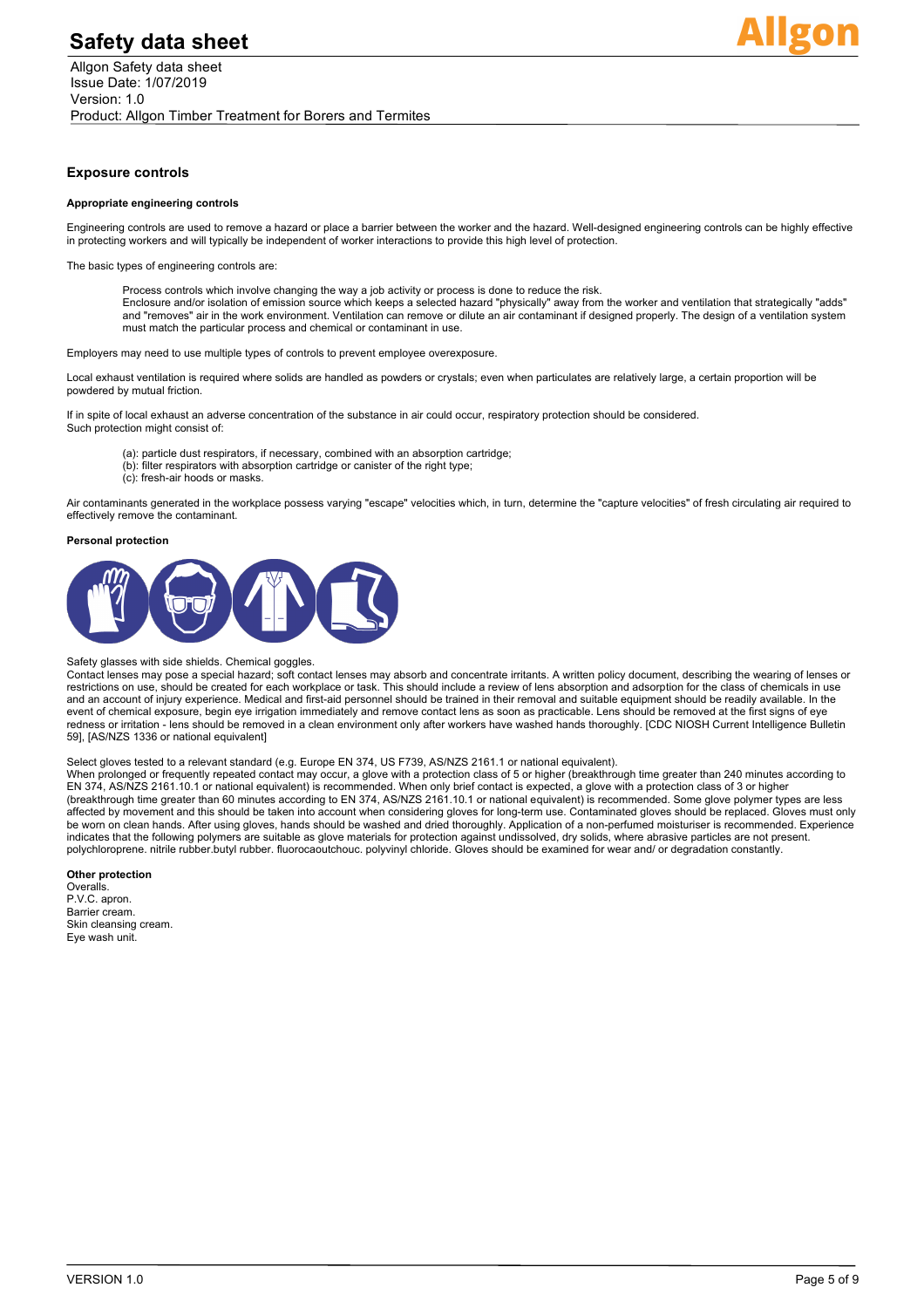# **9 - PHYSICAL AND CHEMICAL PROPERTIES**

# **Information on basic physical and chemical properties**

**Appearance** Clear yellow – tan LIQUID - amine odour

| <b>Physical state</b>                        | Liquid                | <b>Relative Density</b><br>(Water = $1$ )          | 1.23 @ 20°C           |
|----------------------------------------------|-----------------------|----------------------------------------------------|-----------------------|
| Odour                                        | Amine                 | <b>Partition co-efficient</b><br>n-octanol / water | <b>Not Available</b>  |
| <b>Odour Threshold</b>                       | <b>Not Available</b>  | <b>Autoignition Temperature</b>                    | <b>Not Available</b>  |
| pH (as supplied)                             | <b>Determined</b>     | <b>Decomposition Temperature</b>                   | <b>Not Available</b>  |
| Melting Point / Freezing Point (°C)          | <b>Not Available</b>  | <b>Viscosity</b>                                   | 20 cSt @ 20°C         |
| Initial Boiling point and boiling range (°C) | $100^{\circ}$ C       | <b>Molecular Weight</b>                            | <b>Not Applicable</b> |
| Flash Point (°C)                             | <b>Not Applicable</b> | Taste                                              | <b>Not Applicable</b> |
| <b>Evaporation Rate</b>                      | <b>Not Determined</b> | <b>Explosive Properties</b>                        | <b>Not Applicable</b> |
| Flammability                                 | Not Flammable         | <b>Oxidizing Properties</b>                        | <b>Not Oxidising</b>  |
| Upper Explosive Limit (UEL %)                | <b>Not Applicable</b> | Surface Tension (mN/m)                             | <b>Not Determined</b> |
| Lower Explosive Limit (LEL %)                | <b>Not Applicable</b> | <b>Volatile Component</b>                          | Approx. 50%           |
| Vapour pressure (kPa)                        | As for water          | <b>Gas Group</b>                                   | <b>Not Applicable</b> |
| Solubility in water (g/L)                    | <b>Miscible</b>       | pH as a solution (1%)                              | <b>Not Determined</b> |
| Vapour density $(Air = 1)$                   | <b>Not Determined</b> | VOC g/L                                            | Not determined        |

# **10 - STABILITY AND REACTIVITY**

| Reactivitv                            | See section 7                                                                                                                    |  |  |
|---------------------------------------|----------------------------------------------------------------------------------------------------------------------------------|--|--|
| Chemical stability                    | Unstable in the presence of incompatible materials.<br>Product is considered stable.<br>Hazardous polymerisation will not occur. |  |  |
| Possibility of<br>hazardous reactions | See section 7                                                                                                                    |  |  |
| <b>Conditions to avoid</b>            | See section 7                                                                                                                    |  |  |
| Incompatible materials                | See section 7                                                                                                                    |  |  |
| Hazardous decomposition<br>products   | See section 5                                                                                                                    |  |  |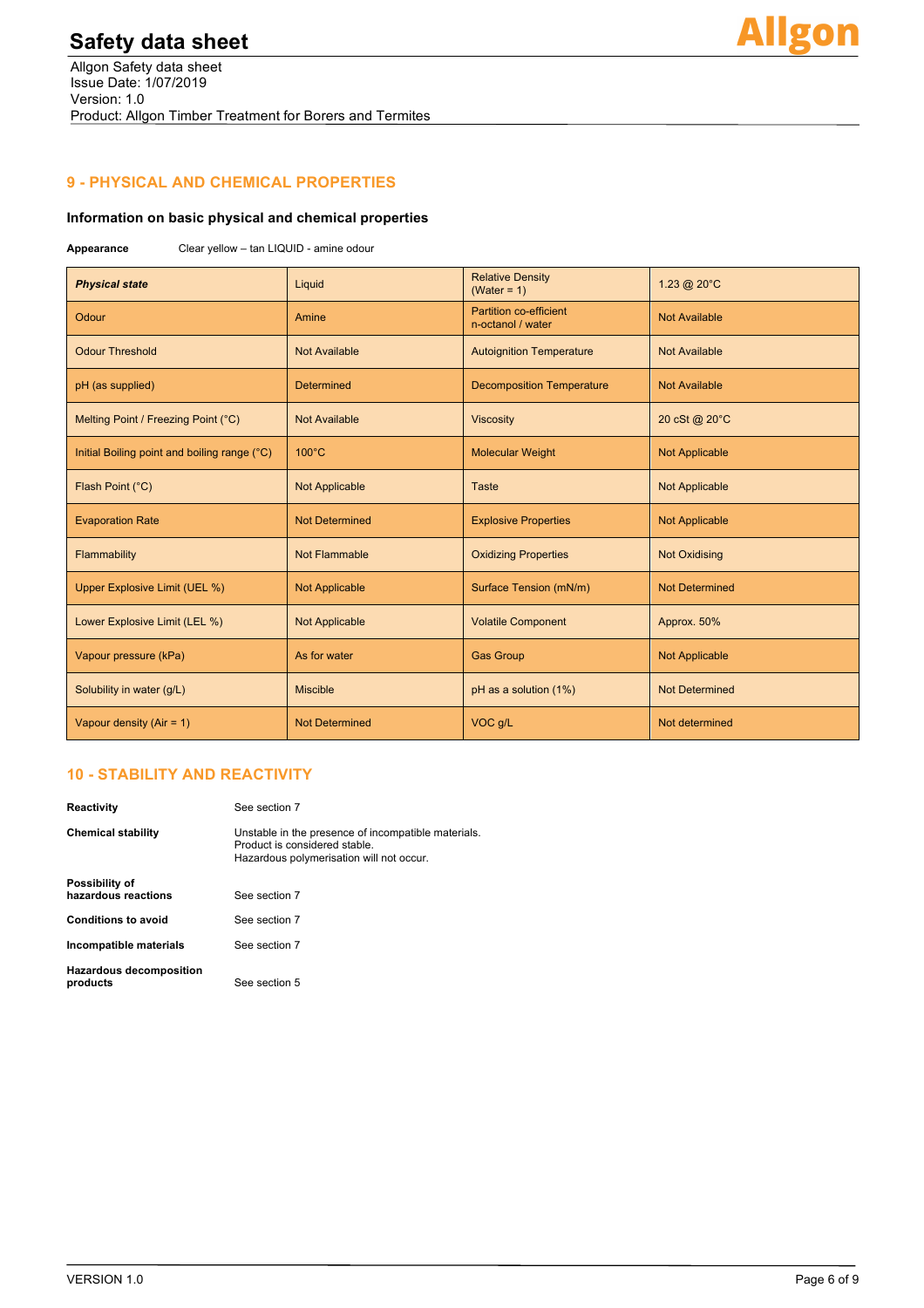

## **11 - TOXICOLOGICAL INFORMATION**

#### **Information on toxicological effects**

- **Inhaled** The material is not thought to produce either adverse health effects or irritation of the respiratory tract following inhalation (as classified by EC Directives using animal models). Nevertheless, adverse systemic effects have been produced following exposure of animals by at least one other route and good hygiene practice requires that exposure be kept to a minimum and that suitable control measures be used in an occupational setting. Persons with impaired respiratory function, airway diseases and conditions such as emphysema or chronic bronchitis, may incur further disability if excessive concentrations of particulate are inhaled. If prior damage to the circulatory or nervous systems has occurred or if kidney damage has been sustained, proper screenings should be conducted on
- individuals who may be exposed to further risk if handling and use of the material result in excessive exposures.
- **Ingestion** Accidental ingestion of the material may be harmful; animal experiments indicate that ingestion of less than 150 gram may be fatal or may produce serious damage to the health of the individual.
- **Skin** Evidence exists, or practical experience predicts, that the material either produces inflammation of the skin in a substantial number of individuals **Contact** following direct contact, and/or produces significant inflammation when applied to the healthy intact skin of animals, for up to four hours, such inflammation being present twenty-four hours or more after the end of the exposure period. Skin irritation may also be present after prolonged or repeated exposure; this may result in a form of contact dermatitis (nonallergic). The dermatitis is often characterised by skin redness (erythema) and swelling (oedema) which may progress to blistering (vesiculation), scaling and thickening of the epidermis. At the microscopic level there may be intercellular oedema of the spongy layer of the skin (spongiosis) and intracellular oedema of the epidermis.

The material may accentuate any pre-existing dermatitis condition

Open cuts, abraded or irritated skin should not be exposed to this material

Entry into the blood-stream through, for example, cuts, abrasions, puncture wounds or lesions, may produce systemic injury with harmful effects. Examine the skin prior to the use of the material and ensure that any external damage is suitably protected.

- **Eye** Evidence exists, or practical experience predicts, that the material may cause eye irritation in a substantial number of individuals. Repeated or prolonged eye contact may cause inflammation (similar to windburn) characterised by a temporary redness of the conjunctiva (conjunctivitis); temporary impairment of vision and/or other transient eye damage/ulceration may occur.
- **Chronic** Principal routes of exposure are by accidental skin and eye contact and by inhalation of vapours especially at higher temperatures. Possible respiratory sensitizer\*. Respiratory sensitisation may result in allergic/asthma like responses; from coughing and minor breathing difficulties to bronchitis with wheezing, gasping.

| <b>MATERIAL</b>         | <b>TOXICITY</b> | <b>IRRITATION</b> |
|-------------------------|-----------------|-------------------|
| Monoethanolamine borate | not available   | not available     |

*Legend: 1. Value obtained from Europe ECHA Registered Substances - Acute toxicity 2.\* Value obtained from manufacturer's SDS. Unless otherwise specified data extracted from RTECS - Register of Toxic Effect of chemical Substances*

### **12 - ECOLOGICAL INFORMATION**

| Ingredient              | <b>Endpoint</b>  | <b>TEST DURATION (HR)</b> | <b>SPECIES</b>                | <b>VALUE</b>         | <b>SOURCE</b>  |
|-------------------------|------------------|---------------------------|-------------------------------|----------------------|----------------|
| monoethanolamine borate | <b>LC50</b>      | 96                        | Fish                          | $>=100$ mg/L         | $\overline{2}$ |
| monoethanolamine borate | <b>EC50</b>      | 48                        | Crustacea                     | 423mg/L              | $\overline{2}$ |
| monoethanolamine borate | EC <sub>50</sub> | 72                        | Algae or other aquatic plants | $13$ mg/L            |                |
| monoethanolamine borate | <b>EC50</b>      | 72                        | Algae or other aquatic plants | $26$ mg/L            | 2              |
| monoethanolamine borate | <b>NOEC</b>      | 72                        | Algae or other aquatic plants | 3.2 <sub>mq</sub> /L | 2              |

*Legend:* Extracted from 1. IUCLID Toxicity Data 2. Europe ECHA Registered Substances - Ecotoxicological Information - Aquatic Toxicity 3. EPIWIN Suite V3.12 - Aquatic Toxicity Data (Estimated) 4. US EPA, Ecotox database - Aquatic Toxicity Data 5. ECETOC Aquatic Hazard Assessment Data 6. NITE (Japan) - Bioconcentration Data 7. METI (Japan) - Bioconcentration Data 8. Vendor Data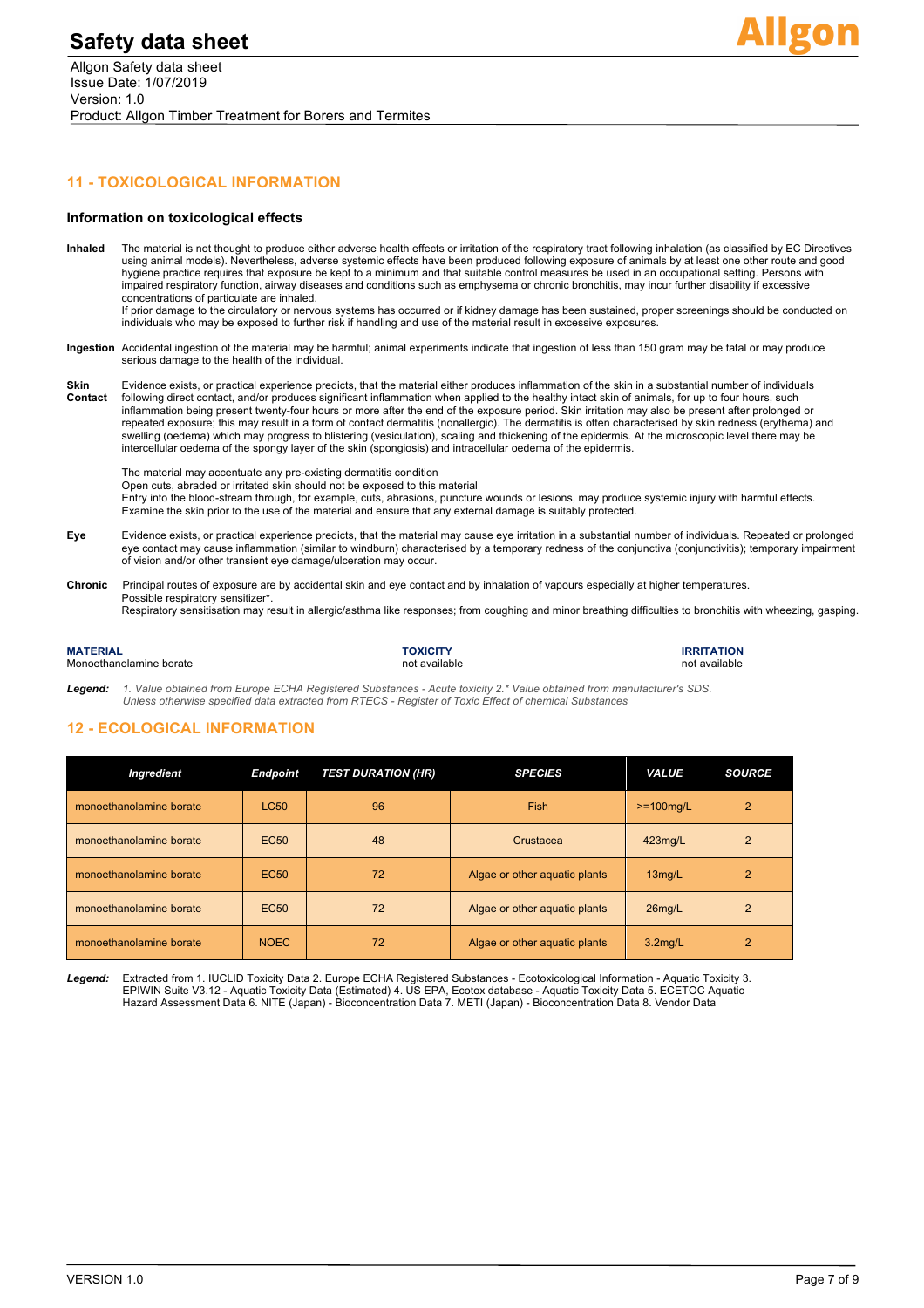

## **13 - DISPOSAL CONSIDERATIONS**

Waste treatment methods

Legislation addressing waste disposal requirements may differ by country, state and/ or territory. Each user must refer to laws operating in their area. In some areas, certain wastes must be tracked.

A Hierarchy of Controls seems to be common - the user should investigate:

Reduction Reuse

Recycling Disposal (if all else fails)

This material may be recycled if unused, or if it has not been contaminated so as to make it unsuitable for its intended use. If it has been contaminated, it may be<br>possible to reclaim the product by filtration, distillati that properties of a material may change in use, and recycling or reuse may not always be appropriate.

DO NOT allow wash water from cleaning or process equipment to enter drains.

It may be necessary to collect all wash water for treatment before disposal.

In all cases disposal to sewer may be subject to local laws and regulations and these should be considered first.

Where in doubt contact the responsible authority.

Recycle wherever possible. Consult manufacturer for recycling options or consult local or regional waste management authority for disposal if no suitable treatment or disposal facility can be identified.

Dispose of by: burial in a land-fill specifically licenced to accept chemical and / or pharmaceutical wastes or incineration in a licenced apparatus (after admixture with suitable combustible material).

Decontaminate empty containers. Observe all label safeguards until containers are cleaned and destroyed.

## **14 - TRANSPORT INFORMATION**

Labels Required Marine Pollutant NO<br>
HAZCHEM Not Not Applicable **Land transport (ADG): NOT REGULATED FOR TRANSPORT OF DANGEROUS GOODS Air transport (ICAO-IATA / DGR): NOT REGULATED FOR TRANSPORT OF DANGEROUS GOODS Sea transport (IMDG-Code / GGVSee): NOT REGULATED FOR TRANSPORT OF DANGEROUS GOODS Transport in bulk according to Annex II of MARPOL and the IBC code** Not Applicable

## **15 - REGULATORY INFORMATION**

**Safety, health and environmental regulations / legislation specific for the substance or mixture MONOETHANOLAMINE BORATE (68130-12-1) IS FOUND ON THE FOLLOWING REGULATORY LISTS**

**Australian Inventory of Chemical Substances**